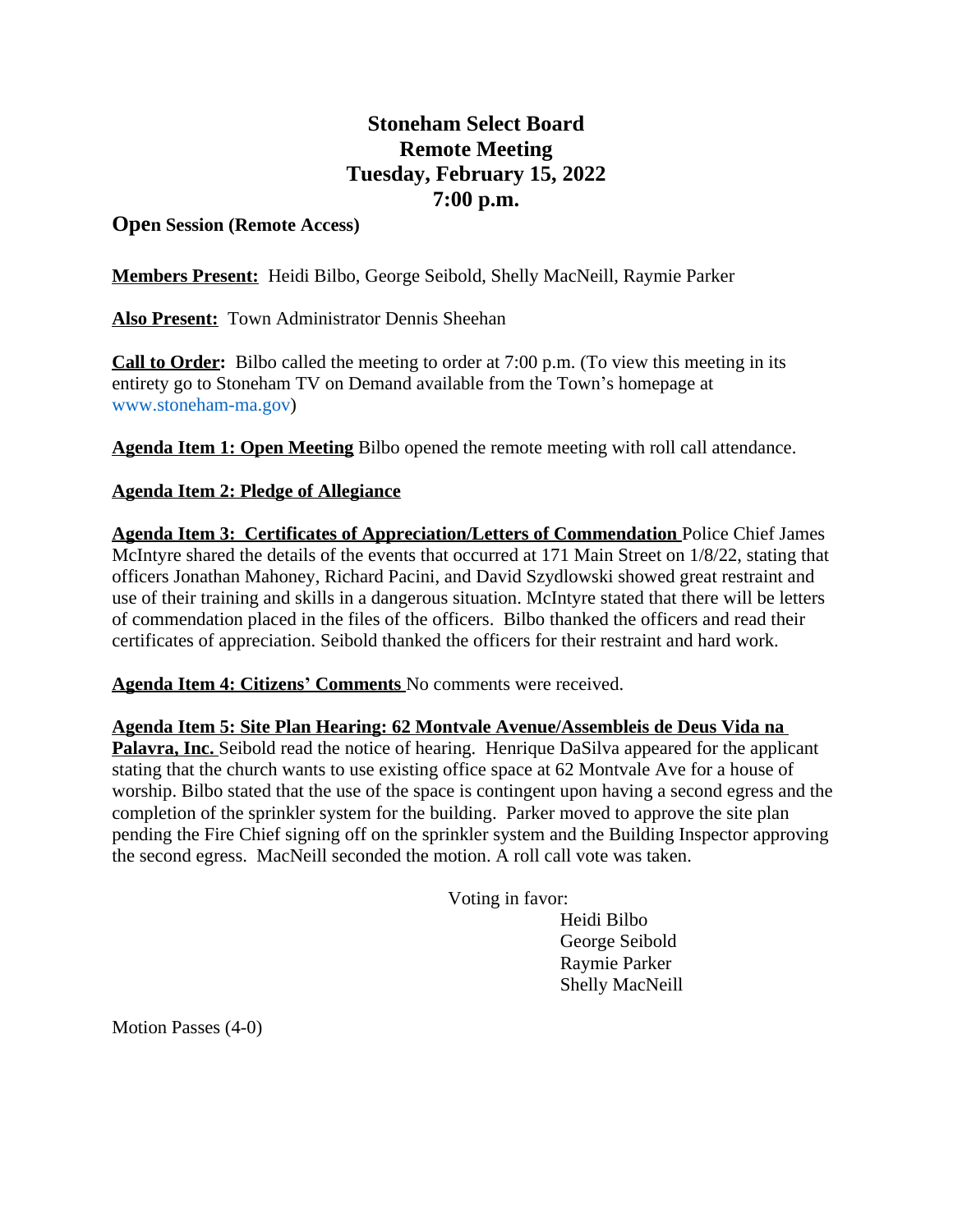**Agenda Item 6: Site Plan Hearing: 5 Woodland Road/Fellsway Development LLC** Bilbo read a letter from Attorney Charles Houghton in which he requested to continue the site plan hearing to 3/15/22 at 7:00 p.m. Parker moved to continue the hearing to 3/15/22 at 7:00 p.m. Seibold seconded the motion. A roll call vote was taken.

Voting in favor:

Heidi Bilbo George Seibold Raymie Parker Shelly MacNeill

Motion Passes (4-0)

**Agenda Item 7: Eversource Project Update** Michael Hager, project manager for the ongoing Eversource project, gave a brief update of the progress made and what the Town can expect for the next few months. He stated that High Street to Wakefield is complete and that for the next eight weeks Eversource will be working in the Collincote area. Hager continued that the jack and bore work at Central Street will be completed in twelve weeks. Eversource will replace the culvert and pave once everything else is completed.

 Seibold thanked Miles Kennedy for being very responsive to him and to the residents and stated that he would like to see Eversource finish quickly and make sure everything is paved properly. Parker thanked Hager for his update and asked if there is anything major that needed to be done after the culvert work. Hager stated that they will need to pull and splice cable. The Board requested that Eversource reach out to the residents to keep them updated on the status of the project.

**Agenda Item 8: Town Administrator's Budget Submission/Process** Sheehan submitted the FY23 budget to the Board stating that the Select Board must propose changes or ratify the budget before it is submitted to the Finance and Advisory Board on or before 3/7/22. He stated that there is a Bi-Board scheduled for 3/1/22. Sheehan emphasized that the revenue for the FY23 appears so high because of the debt exclusion for the high school building project. He stated that the FY23 levy limit is \$56,178,569. He discussed that 53% of local tax receipts are dictated by motor vehicle purchases and excise tax, but that there has been a sharp decline in vehicle production and purchases. Sheehan stated that the school has requested a 3.67% budget increase this year and that the town side of the budget has increase 2.92%. He thanked Eric Duffy and Kate Finnegan for their work on the budget.

 Bilbo thanked Sheehan for his presentation and recognized the effort required to put the budget together and stated she was optimistic that the budget would be approved. Seibold stated that health insurance has increased \$597,000 and he would like the town to look at ways to save money in this area. Parker asked whether local receipts were being considered in a conservative manner. Sheehan stated that we are tracking receipts and seeing an upward trend, but still took a conservative approach with the numbers. MacNeill stated that receiving the GFOA for several years was impressive and stated that she hope that the ARPA funds would create a bit more flexibility.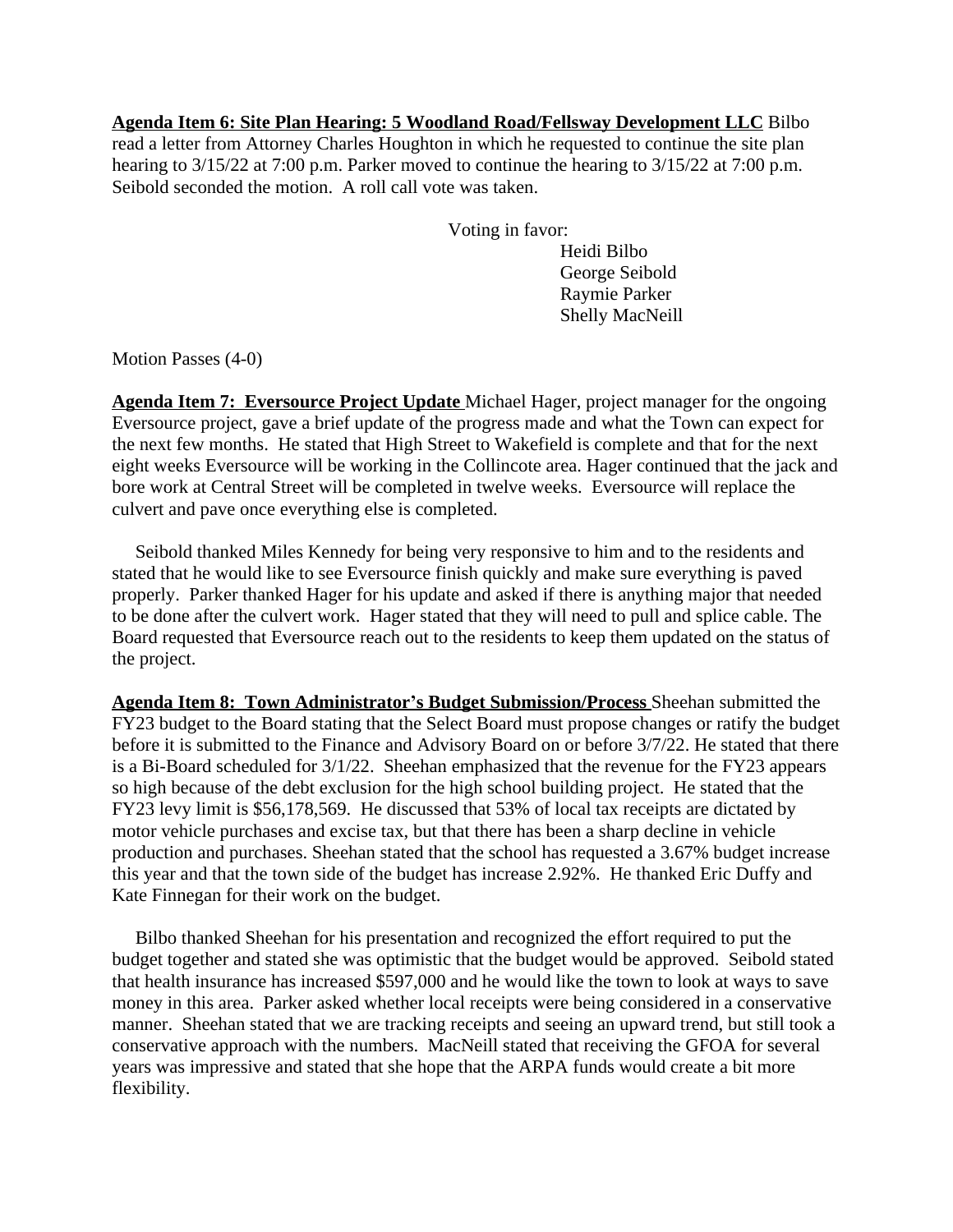**Agenda Item 9: Town Meeting Update** Kilbride stated that the warrant is in good shape and that she is anticipating 2 or 3 zoning articles before the warrant closes. Town Moderator Jeanne Craigie stated that she is anticipating that Town Meeting will be held in Town Hall and that is will probably be unmasked. She stated that she will work with the Board of Health to make certain that it is a safe event. Craigie stated that with the exception of the School Building Committee she may eliminate committee reports this year. She stated that there are 4 Finance and Advisory reappointments that she needs to make.

 Bilbo stated that it has been great to work with a full Finance and Advisory Board. Parker asked to look at the warrant. Kilbride stated that she would send a draft out tomorrow. Craigie stated that she would like to have a pre Town Meeting with Town Counsel. Kilbride stated that she would set up a meeting after the warrant closes.

**Agenda Item 10: Approve Minutes of 2/1/22** Parker moved to approve the minutes of 1/18/22. Pignone seconded the motion. A roll call vote was taken.

Voting in favor:

Heidi Bilbo George Seibold Raymie Parker Shelly MacNeill

Motion Passes (4-0)

**Agenda Item 11: COVID 19 Update** Sheehan stated that DPH has issued new guidance on indoor mask use and the focus has changed from fully masked to masking for those who are unvaccinated and immunocompromised. He stated that the BOH is setting up test distribution days.

**Agenda Item 12: COVID Bills/Outdoor Dining** MacNeill stated that the language extending restaurant outdoor seating has been removed from the senate bill, but that she will continue to monitor the bills that are coming through. Bilbo stated that she has been meeting with the Town Planner, Town Counsel, the Planning Board Chair, and the Town Administrator to discuss how the Town can make changes to allow for outdoor seating to become permanent. Parker stated that we need to keep working toward this goal since it was a lifesaver for so many businesses.

**Agenda Item 13: Subcommittee Policy Review and Discussion** Bilbo stated that this matter would be discussed at the Board's next meeting.

**Agenda Item 14: High School Building Project Update** Sheehan reported that the committee is working through the design and development process and that there will be a budget/cost estimate shortly. Parker stated that there is a lot of subcommittee work being done right now to get to a final product for submission. Craigie stated that the tentative date for the ground breaking is  $6/14/22$ .